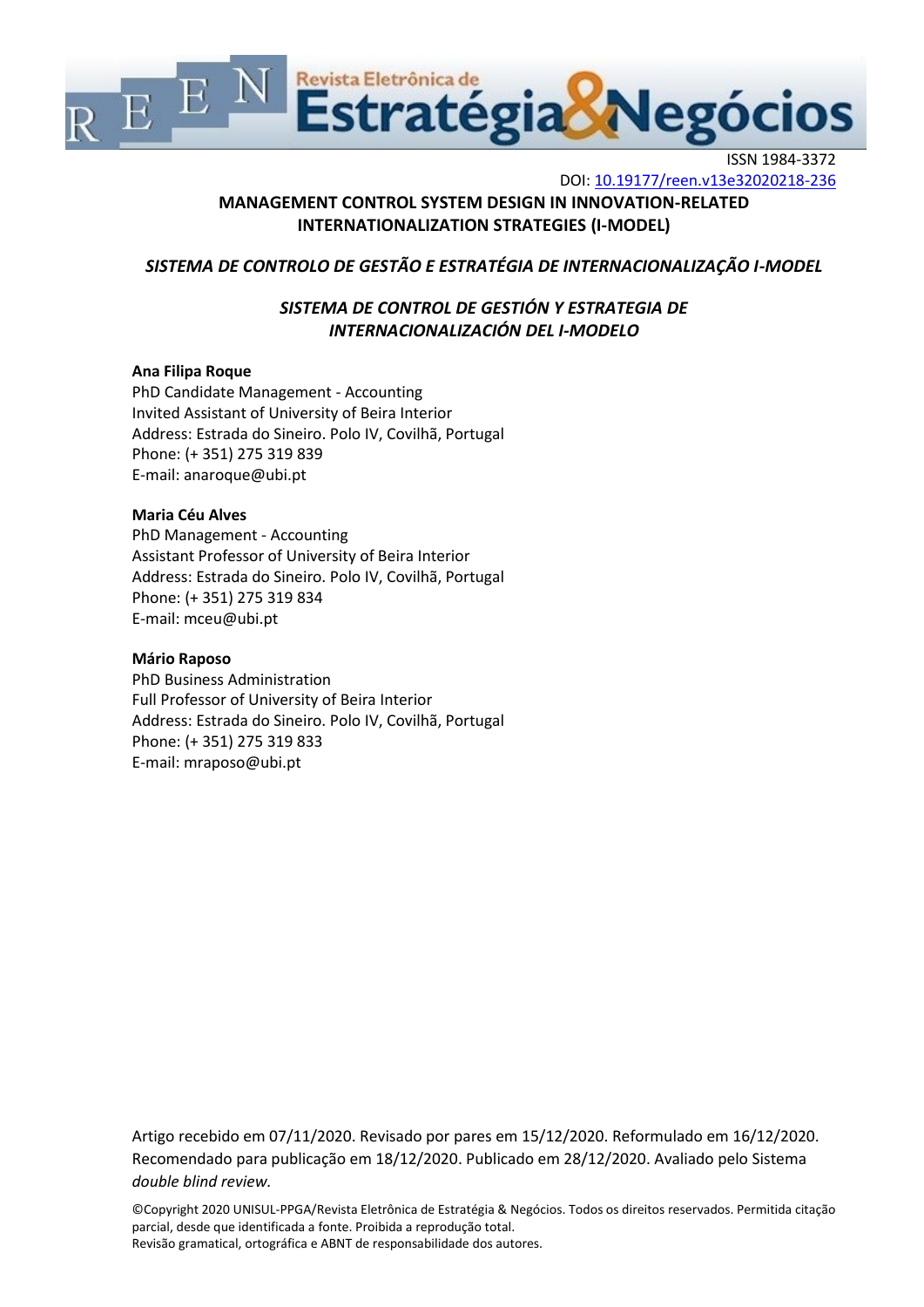# **ABSTRACT**

This paper seeks to analyze the relationship between organizational structure, represented by the Management Accounting Control Systems (MACS) and strategy, and to understand how MACS design fit the internationalization strategy and to what extent this affects MACS design. To answer this objective, a case study was carried-out in a service sector company. The findings suggest that in an I-Model internationalization process MACS should be used throughout the process in a differentiated way, allowing the information output to respond to all needs. These results contribute to the scarce knowledge on MACS and its strategy fit.

**Keywords:** Internationalization Strategy; I-Model; Innovation; Management Accounting; Control Systems.

# **RESUMO**

Este trabalho procura analisar a relação entre a estrutura organizacional, representada pelo Sistema de Contabilidade e Controlo de Gestão (Management Accounting Control Systems) e a estratégia, e entender como o desenho do MACS se ajusta à estratégia de internacionalização e em que medida isso afeta o desenho do MACS. Para responder a este objetivo, foi realizado um estudo de caso numa empresa do setor de serviços. Os resultados sugerem que, num processo de internacionalização I-Model, o MACS deve ser usado em todo o processo de maneira diferenciada, permitindo que o output de informação responda a todas as necessidades. Estes resultados contribuem para o escasso conhecimento sobre MACS e o seu ajustamento à estratégia.

**Palavras-chave:** Estratégia de Internacionalização; I-Model; Inovação; Contabilidade de Gestão; Sistemas de Controlo.

## **RESUMEN**

Este documento busca analizar la relación entre la estructura organizativa, representada por los Sistemas de Contabilidad y de Control de Gestión (MACS) y la estrategia, y comprender cómo el diseño del MACS se ajusta a la estrategia de internacionalización y en qué medida esto afecta el diseño del MACS. Para responder a este objetivo, se realizó un estudio de caso en una empresa del sector servicios. Los resultados sugieren que en un proceso de internacionalización de I-Model, el MACS se debe utilizar a lo largo del proceso de manera diferenciada, permitiendo que la salida de información responda a las necesidades de información. Estos resultados contribuyen al escaso conocimiento sobre MACS y ajuste de la estrategia.

**Palabras-clave:** Estrategia de Internacionalización; I-Model, Innovación; Contabilidad de Gestión; Sistemas de Control.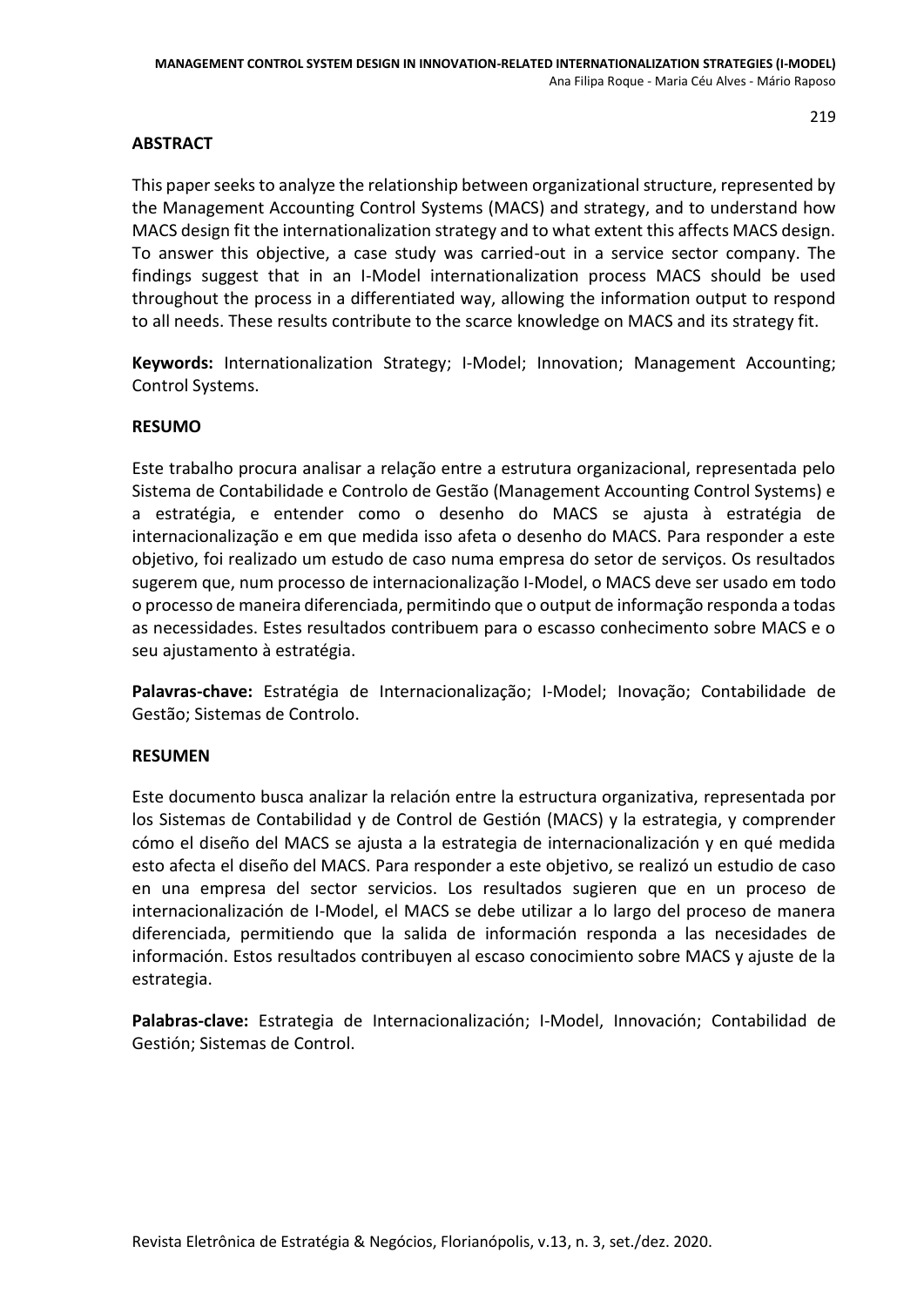#### **1 INTRODUCTION**

The companies' structure depends on the contingencies variables of each organization at a given context, such as its strategy, the environment in which the company operates, the technology at its disposal and the characteristics of its participants (Chandler, 1962). So it's natural that the companies' structure was adjusted to their strategies, thus finding an intimate relationship between the strategy and the organizational structure (Chandler, 1962). The companies' internationalization process is considered a growth strategy (Welford and Prescott, 1994). And, the organizational changes are influenced by the company's internal and external characteristics (Otley, 1980; Chenhall, 2003), so there is no single, universal, structure of Management Accounting and Control Systems (MACS).

The literature has studied the relationship between internationalization MACSs (Haldma and Lääts, 2002; Carenzo et al., 2011; Roque et al., 2018b, 2019b, 2020), but there is no reference to the relationship between innovation-based models of internationalization (I-Models) and the company's MACS structure.

Therefore, this study aims to answer the following research questions: (1) How does the I-models internationalization strategy imply (or not) changes in the MACS design? and (2) How does the company's MACS design facilitate (or not) the implementation of the I-Models internationalization strategy?

In order to answer these research questions, a qualitative study was developed, through a case study, in a Portuguese company in the service sector in engineering and consulting. This company develops the internationalization process through the implementation of the I-Model.

The following section reviews and discusses the existing literature on the innovative models of internationalization and MACS. In section 2 the methodology is presented and the empirical study is analysed. Section 3 presents the results', the conclusions, limitations and some recommendations for future studies.

# **2 LITERATURE REVIEW**

The globalization of the economy transformed the internationalization into one of the most important strategies for companies that focus on growth (Lu and Beamish, 2005; Sapienza et al., 2006; Xie et al., 2009). However, Internationalization is an ambiguous term,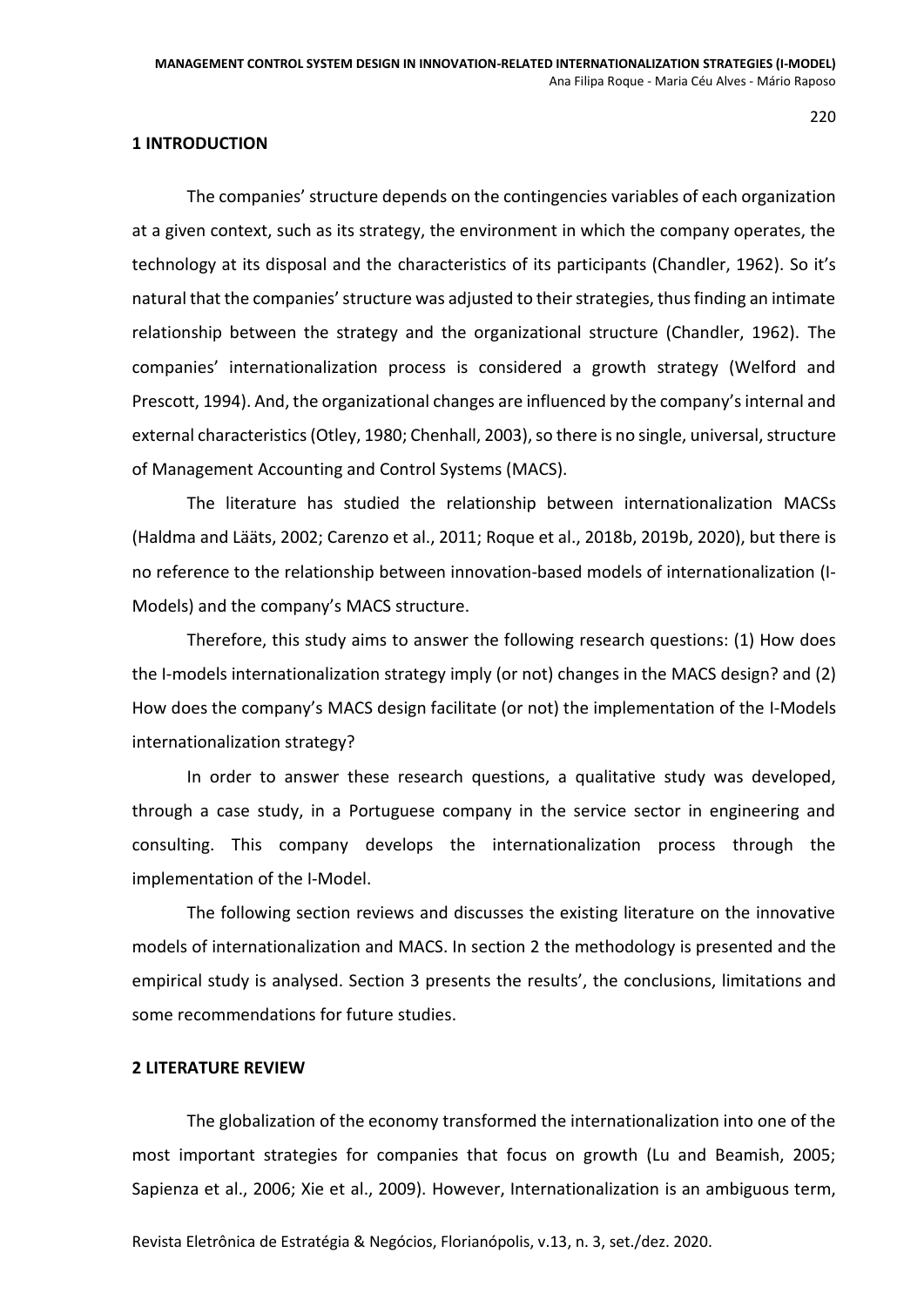and its definition varies according to the phenomenon under study (Chetty and Campbell-Hunt, 200; Singh et al., 2010) and according to a variety of factors, such as the company's characteristics, size, seniority, human and financial resources and environmental issues (Child and Hsieh, 2014).

Is, thus, a process that registers the company's growing involvement in the international operations (Ruzzier et. al., 2006) or an adaptation of the business operations (Calof and Beamish, 1995) or even a de-internationalization phenomenon (Benito and Welch, 1997, Chetty and Campbell-Hunt, 2003).

## 2.1 THE INTERNATIONALIZATION BY AN INNOVATIVE MODEL

Literature has over time approached the Internationalization Model (IM) (Crick, 1995, Wortzel and Wortzel, 1997, Reuber and Fischer, 1997), and there are many models developed (Roque et al., 2018a, 2019a). One of the most reference models in literature was the Innovation models (I-Model). This model view the internationalization as a process in which the steps are analogous to adopting a new product (Rogers, 1962), and the simple exports decision making are understood like "a process of innovation adoption" (Reid, 1981, pp.102) for the company (Bilkey and Tesar, 1977, Cavusgil, 1980 and Reid, 1981), allowing to contribute to its incremental performance (Andersen, 1993; Rogers, 1962).

According to Andersen (1993), the most relevant innovation e models are developed through several phases.

In the 1970s, Bilkey and Tesar (1977) formulated a model can be summarized in three phases. In phase 1, companies usually begin to internationalize through sporadic export. In phase 2, they begin to export regularly to a country "psychologically" closer. Finally, in phase 3, they export to other countries that are "psychologically" more distant, progressively increasing their involvement.

Cavulgil (1980) developed a model that addressed the export process in 5 phases: preinvolvement, reactive involvement, limited involvement, active involvement and commitment.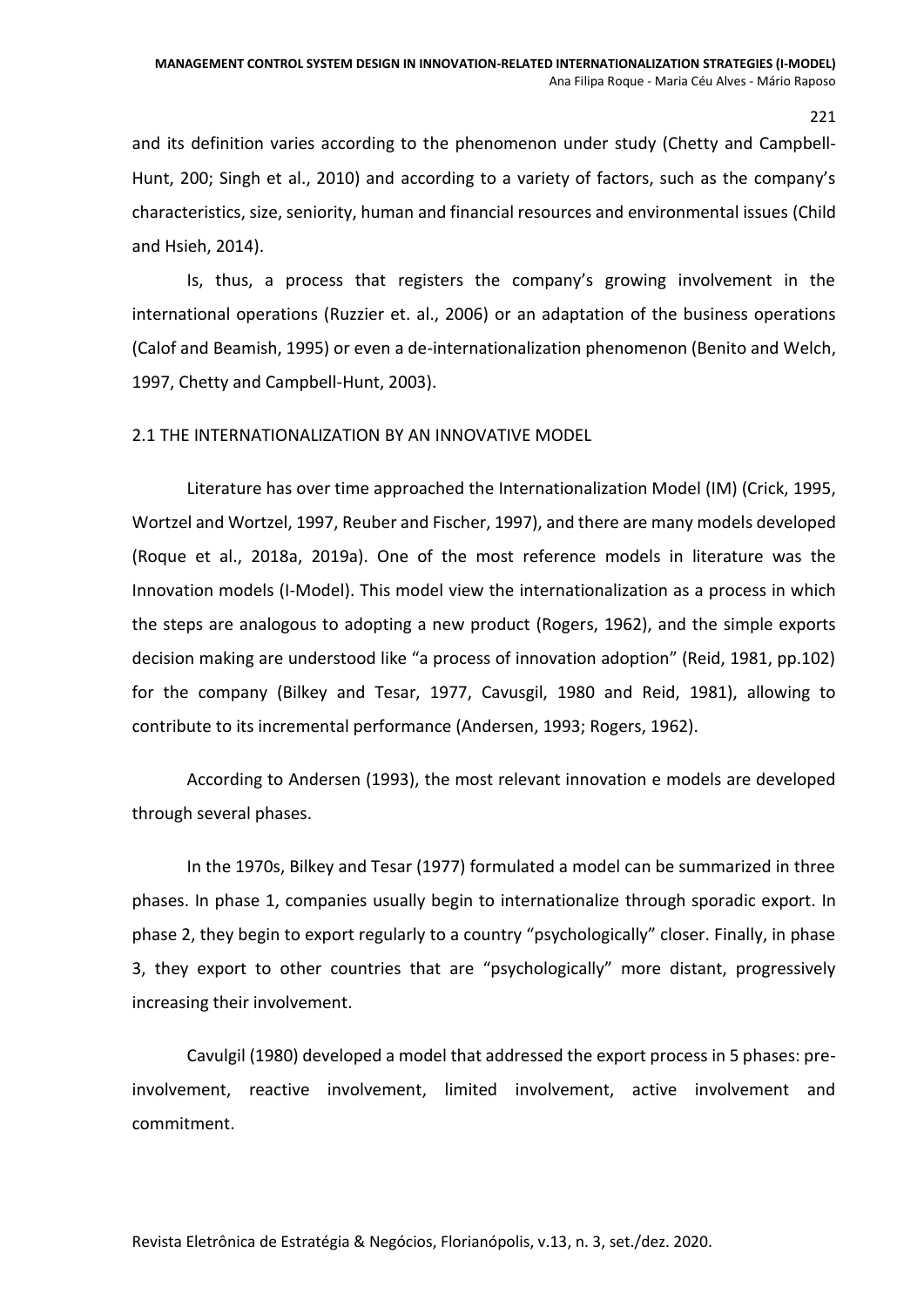Reid (1981) also proposed a model composed of 5 phases, indicating that the decision makers' attitude, experiences, motivation and expectations have a significant and determinant impact on the internationalization process.

Czinkota (1982) proposed a model that derives from the model presented by Bilkey and Tesar (1987) and he showed that the companies, in the various phases of internationalization, have very different reciprocal characteristics, namely in terms of organization, management and other internal characteristics.

Leonidou and Katsikeas (1996) conclude that, despite the divergences between the models proposed in the literature, these allow to characterize, in a general way, the companies' exporting process in three phases: (1) pre-involvement, which assembles the companies that only sell domestically and which are not interested in exports, and also those that consider the possibility of exporting, and that have already developed this process and have since been interrupted; (2) initial involvement that gathers companies that export sporadically, and (3) advanced involvement, which involves companies that export regularly to various markets and may have characteristics that commit them to a greater involvement in the internationalization.

## 2.2 MANAGEMENT ACCOUNTING AND CONTROL SYSTEMS DESIGN

In this study we assume that MACS are structures which use information derived from the MACS to support decision-making and to achieve the company's strategic goals (Chenhall, 2003) and they simultaneously include controls, personal and top management, and their performance depends on the company's structure (Gomes and Salas, 2001).

To characterize the MACS design we consider four, of the most referenced dimensions of MACS (Agbejule, 2006; Ahrens and Chapman, 2004; Ballvé, 2006; Berland et al., 2006; Bisbe and Otley, 2004; Bouwens and Abernethy, 2000; Hartmann and Vaassen, 2003; Henri, 2006; Naranjo-Gil and Álvarez-Dardet, 2006; Naranjo-Gil and Hartmann, 2006, 2007; Thorén and Brown, 2004) grouped into two categories, as suggested by Novas et al. (2017), namely:

The type of information provided by MACS with two dimensions "aggregation" and "integration".

Revista Eletrônica de Estratégia & Negócios, Florianópolis, v.13, n. 3, set./dez. 2020.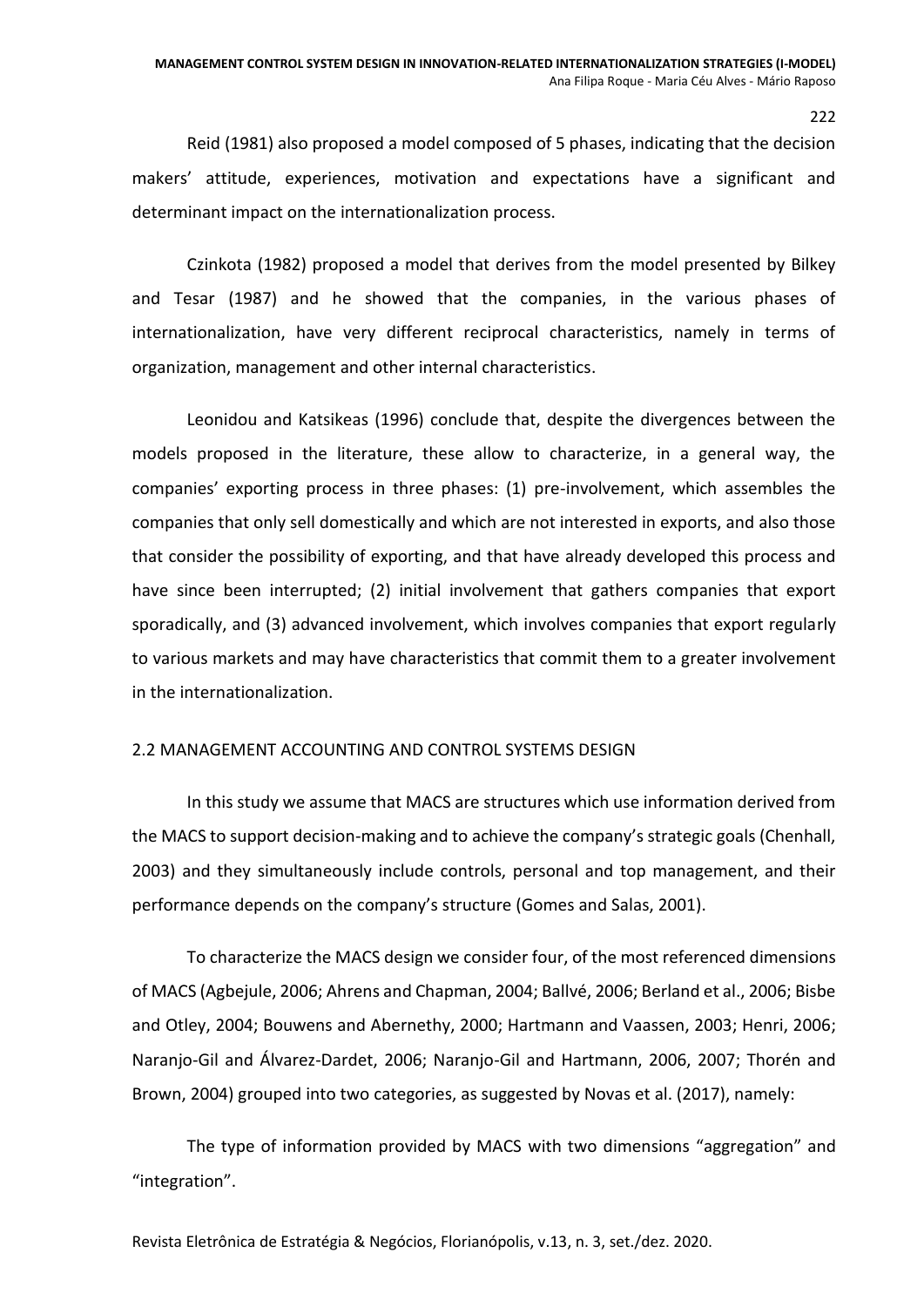The type of decision supported. – MACS support decisions regarding "performance evaluation" and "resource allocation" .It's possible register a certain dynamism between MACS dimensions (Agbejule, 2006; Bisbe and Otley, 2004; Henri, 2006). The information's provided by the system can oscillates between aggregation and integration of the information. The information aggregation favours the management of decentralized units, it allows a large volume of information to be processed over a given period of time and it is relevant to the various domains of the organizational reality (Bouwens and Abernethy, 2000).

In turn, the information integration provides the coordination mechanisms between the different organizational units, becoming fundamentally relevant in decentralized structures, for both the decision-making process as well as in terms of control (Chia, 1995). Even allows to understand the cause-effect relationships between the operational structure, strategy, objectives and other aspects, such as customers and suppliers. On the other hand, it includes a measurement component related to the provision of several measures that are related to financial aspects (customers, organizational processes and innovation) (Chenhall, 2005).

The "type of decision" dimension allows its applicability, whether in the context of "resource allocation" (support in the decision-making process), or in the "performance evaluation" context (evaluation and control) (Naranjo-Gil and Hartmann, 2006).

The type of decision related to the resources' allocation corresponds to the use of the MACS for planning and coordination (Novas et al., 2017) and it is associated to the management and distribution of monetary and non-monetary resources by the different decentralized units, in order to instill responsibility to the managers, in management and in their activity performance (Naranjo-Gil and Hartmann, 2006).

Regarding the type of decision for "performance evaluation", the system focuses essentially on how performance can be improved (Novas et al., 2017), using the system information to monitor and control the organizational objectives (Naranjo- Gil and Hartmann, 2006), as well as in the managers' performance control and the organizational units they manage (Silvi, 2002).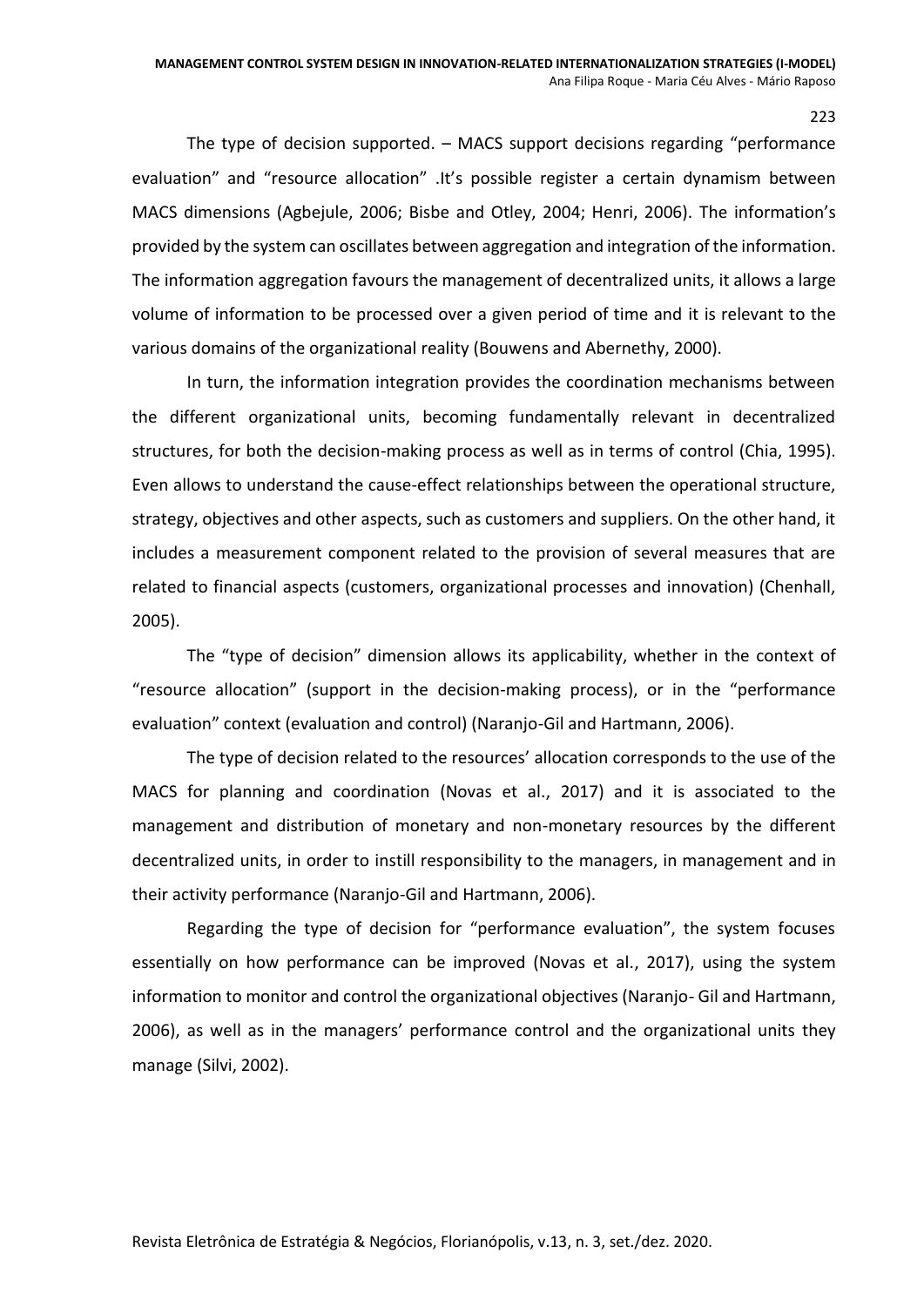#### 2.3 THE RELATIONSHIP BETWEEN THE INNOVATIVE MODEL AND MACS

It is noteworthy that companies that internationalize have access to a potentially larger market and, therefore, are able to obtain a greater performance (Kafouros et al., 2008), with a natural propensity for innovation.

Regarding the type of information provided by MACS, in the model's initial phase (according to Bilkey and Tesar, 1977), the I-Model aims the information aggregation and, then, in the subsequent phases (phases 2 and 3), a dynamism between the aggregation and integration (Simons, 1995), where the integration assumes a greater weight. Considering that the aggregation reunites a large amount of information, in a certain time period, which is useful for the organizational reality knowledge (Bouwens and Abernethy, 2000), this will allow the full development of the internationalization process' phase 1, according to Bilkey and Tesar (1977), thus preparing the process for the next phases. Between phase 1 and phase 2, the aggregation will improve the management of decentralized units, compare more alternatives, innovate and gain a better understanding of the relationships established between the organizational units (Bouwens and Abernethy, 2000). In turn, the information integration allows the consolidation of coordination mechanisms between the different organizational units, supporting the decision-making process and also control (Chia, 1995), which is recorded and required in the I-Model phases 2 and 3.We recall that the systems, in which information is more integrated, allow understanding the cause-effect relationships between the operational structure and the strategy and promote the adoption of preventive measures with financial aspects (Chenhall, 2005), such as innovation.

Regarding the decision type category, promoted by the MACSs, according to the structure of Novas et al., (2017), and according to Bilkey and Tesar (1977), the I-Model, is supported, in all its phases, by systems that allow the Resources management, as well as a performance evaluation, especially in phases 1 and 2. The MACS must be useful for planning and coordination (in the Resources Management), in all the phases, and allow a wide organizational objectives' monitoring and control (Naranjo-Gil and Hartmann, 2006) and the performance of those responsible for the organizational units that manage (performance evaluation) (Silvi, 2002), fundamentally from the moment it reaches a more active phase (IM's phase 2).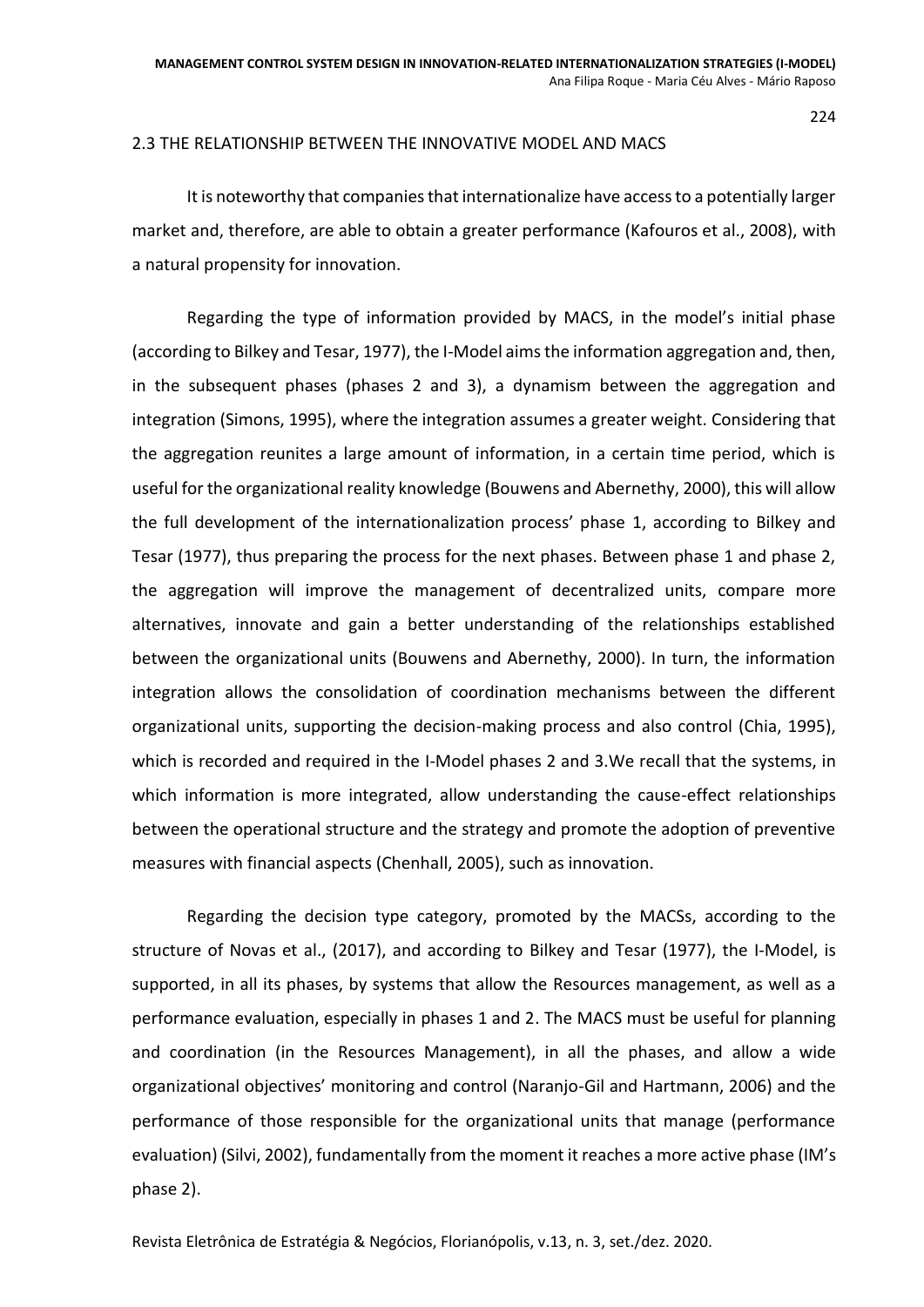## **3 METHODOLOGY**

To answer the research questions: (1) How does the internationalization strategy imply (or not) changes in the MACS design? and (2) How does the company's MACS design facilitate (or not) the implementation of the internationalization strategy? a qualitative study was developed, in a Portuguese company in the service sector in engineering and consulting.

The company was selected by convenience, since it is a company located in the interior of Portugal that participated in the "IX Symposium COTEC Europe", on February 10, 2017. Two in-depth interviews were conducted with the company´s CEO and CFO. The interviews details are presented in table 1. Similarly, to other studies (Simons, 1990; Archer and Otley, 1991; Francisco and Alves, 2012), a single case study was developed (Yin, 1993, 2014) between September 2017 and January 2019.

Table 1 - Interview details

| Interviewee name | <b>Responsibilities</b>       | Date /<br>interview duration | <b>Place</b> |
|------------------|-------------------------------|------------------------------|--------------|
| Filipe Lourenço  | Chief Executive Officer (CEO) | September 2017               | Corporate    |
|                  |                               | 90 <sub>mn</sub>             | headquarters |
| João Medroa      | Chief Financial Officer (CFO) | November 2018                | Corporate    |
|                  |                               | 95 <sub>mn</sub>             | headquarters |

Source: Authors (2020).

The interview questions were adapted from previous studies (Burns et al., 2002; Major et al., 2010; Novas et al., 2017). The critical incident technique was used (Flanagan, 1954; Hettlage and Steinlin, 2006; Hay, 2014), since it allows collecting information in a reflexive logic, accessing the subjective information, focused on the form, as situations and events are lived and experienced by the interviewees (Chell, 2004). The data was interpreted and triangulated, based on documentary analysis of information provided by the company. The key informants were selected by the company. Initially, the CEO was appointed, since he is responsible for the entire company's internationalization process. Later, to complete and extend our study on the financial side, we request an interview with the person responsible for accounting and control in the internationalization process. The company selected the CFO. Our proposed research is presented in Figure 1.

The two MACSs' categories analyzed, were related to the different phases of the I-Model, as proposed by Bilkey and Tesar (1977) and Leonidou and Katsikeas (1996).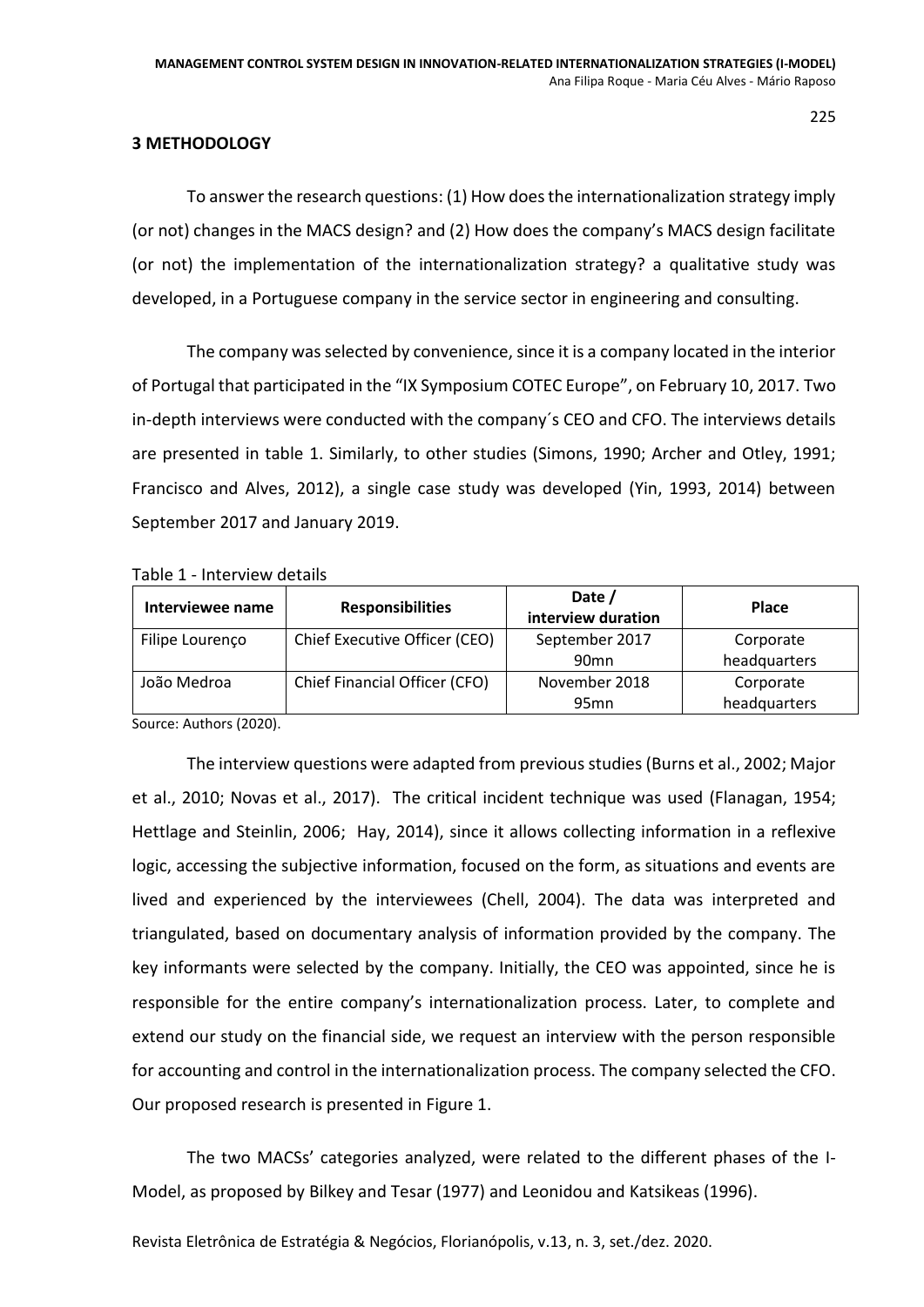We assume that in the initial stages, the I-Model is supported by a system more limited in the search for innovative solutions, since the managers are focused on the results control and deviations correction, associated to the established performance objectives (Simons, 1995).

Figure 1 - Research Model



Source: Authors (2020).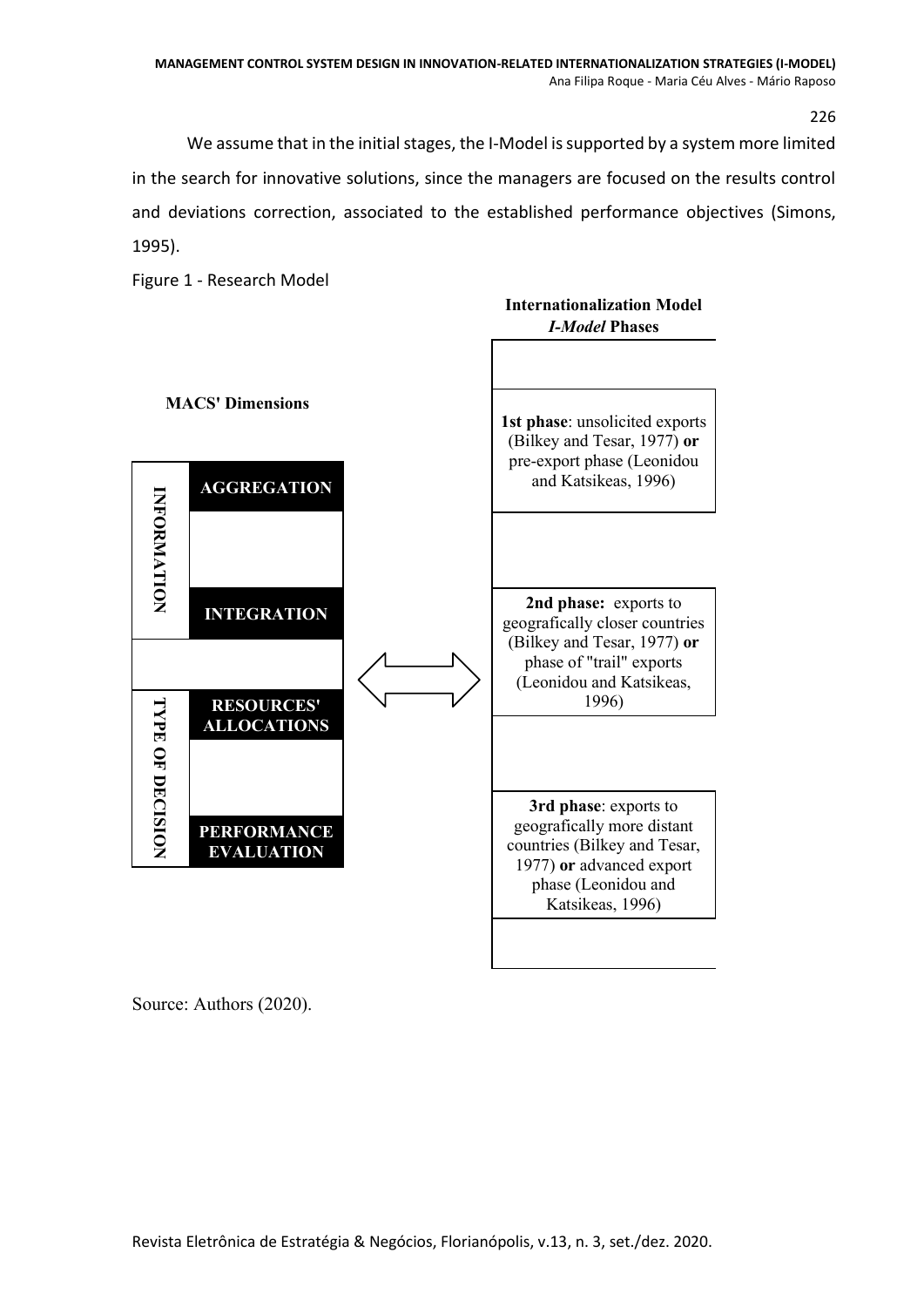#### **4 EMPIRICAL ANALYSIS**

### 4.1 COMPANY'S PRESENTATION

Procifisc – Engineering and Consulting, Lda (http://www.procifisc.pt/) is a Portuguese company dedicated to the development of engineering, architectural and consulting services since 2007.

The company's promote research, development and innovation to ensure a sustained growth, based on the creation of new products and services, increasingly adapted to the market's evolution, which allows to characterize the internationalization process as an innovative process by an innovative model.

#### 4.2 RESULTS ANALYSIS

#### **4.2.1 The Company's Internationalization and the innovative model**

The internationalization process started in 2012, in order to respond to the emerging challenges that the market presented. Actually, Procifisc has three legally established companies abroad: Angola (since 2014), São Tomé (since 2013) and Brazil (since 2014). It exports to Mexico, Spain, the Dominican Republic (since 2015) and to Mozambique and Timor (since 2016).

The way of entry and establishment used by the company in the international market was initially through sporadic exports and through the establishment of companies in the host country at a later stage (Bilkey and Tesar, 1977, and Leonidou and Katsikeas, 1996).

With a new markets the CEO assume, there was as an adaptation to the innovation potential, regarding responsiveness and the creation of new services that were scarce in the market (Cunha and Verhallen, 1998). The internationalization process is assumed as an innovation for the company and that it allows its incremental development (Bilkey and Teaser, 1977, Cavulgil, 1980, Reid, 1981).

Revista Eletrônica de Estratégia & Negócios, Florianópolis, v.13, n. 3, set./dez. 2020. The internationalization process was developed 5 years after the start of the company's activity (pre-exports phase) and the whole process is based on a behavioural theory that stems from an incremental form, where market factors and justifications for the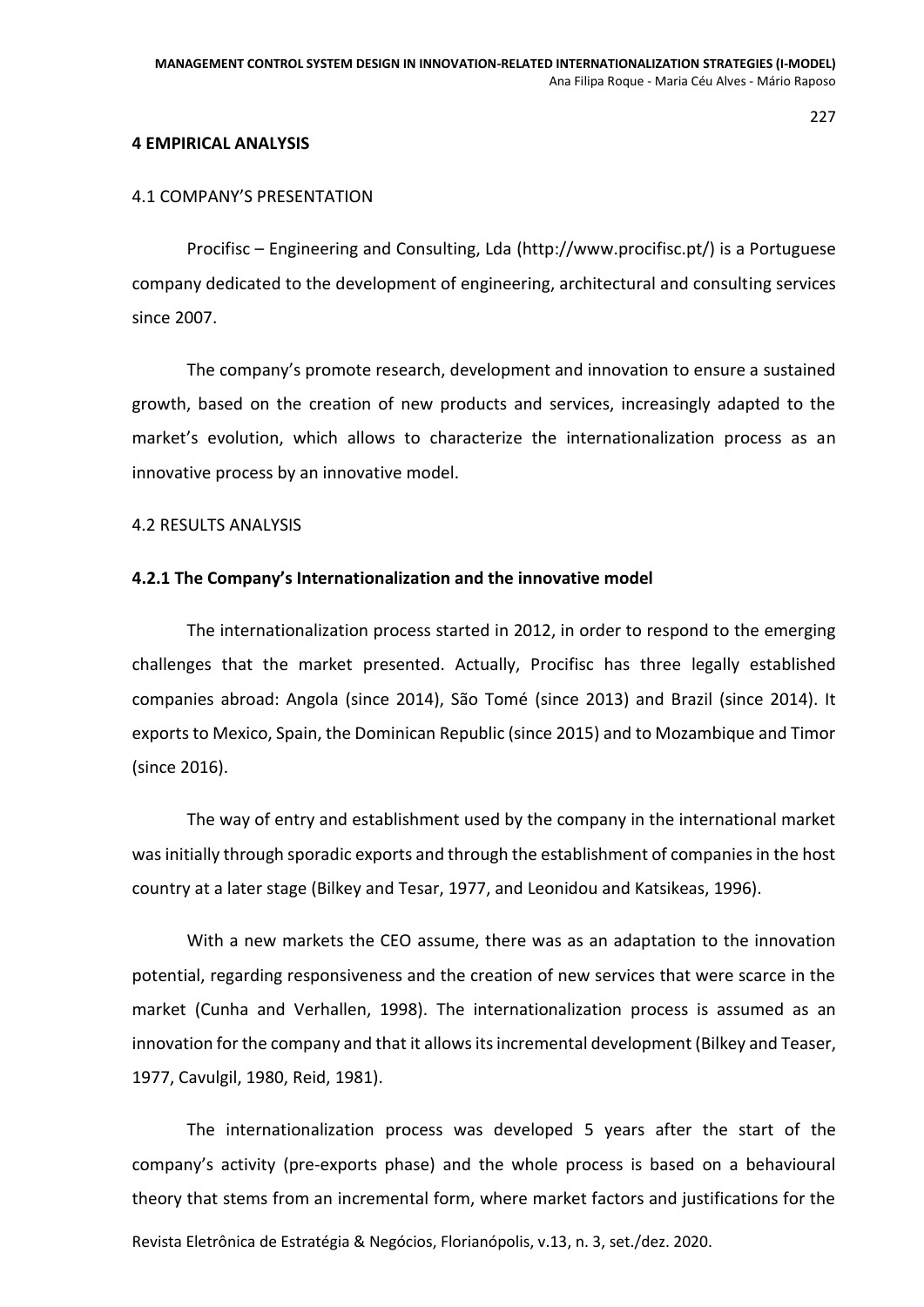process are evaluated based on intuitive arguments of the process promoter and manager, we find, in a first line, the basis for the characterization of the I-Model presented by Andersen (1993).

According to the interviewees the most important criteria in choosing the first external market were the existing contacts and the eminent business opportunities. For the CFO, penetrating a market where knowledge exists, for example, through the establishment of partnerships "increases access and facilitates success in business opportunities", but "implies a reduction in the capacity of the managerial control that can lead to non-conformities in the quality of the work developed."

The internationalization process was facilitated by the host countries' contact and linguistic proximity, which, as we have previously seen, constituted a criterion for ranking the international markets. With this fact we can confirm and characterize the I-Model's second phase, in which the process' design and development begins, in an active way, to geographically and culturally closer countries.

With this analyse we validate the I-Model characterization, according to Bilkey and Tesar (1977) and Leonidou and Katsikeas (1996), where exports are progressively assumed to geographically more distant countries and an advanced export phase is reached.

## **4.2.2 The company's Management Accounting Control Systems**

To analyze the nature of the information dimension, we questioned the interviewees to characterize the system. According to the interviewees, the system provides: "Information on costs and other measures, associated to the various departments; Disaggregated information (e.g. fixed and variable costs); Sectoral information, related to specific areas (for example, sections of a department, cost's center, etc.); The definition of precise objectives for the activities performed by the different areas of the organizational structure; Studies on the effect of certain events on concrete time periods (e.g. reports, trends, comparisons); The possibility of obtaining information prepared to allow the construction of scenarios."

However, according to the interviewees, the system is incomplete, because "it does not respond to some factors, it does not provide: processed information to show how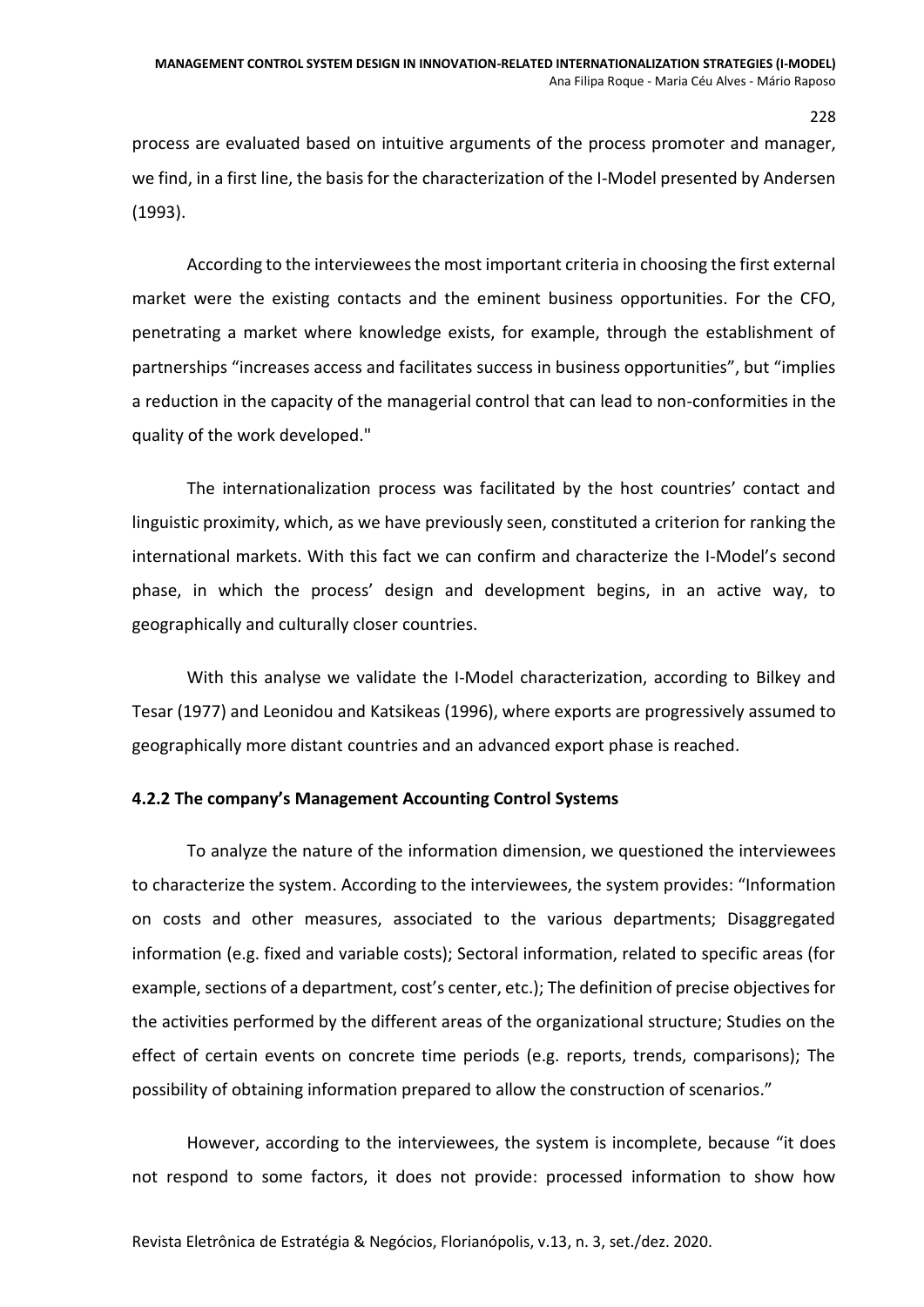229

different functions are specifically affected by the occurrence of certain events; information on the effect of the decisions of a functional unit on the performance of other functional units; and information on the effect of decisions, taken on a particular functional unit, on the unit itself and their influence on other decisions. However for the CEO the system don't provide information in appropriate formats for the construction of indicators and decision models, but the CFO recognizes a different view, the system allows it to build indicators and structure decision models.

This imperfect system threaten the development of the internationalization process based on innovation. The information integration allows, as we have seen, to understand the cause-effect relations between the operational structure and the strategy, as well as to promote the adoption of preventive measures with financial aspects (such as innovation) (Chenhall. 2005). However, this system's inability can be justified by the fact that the decisionmaking process is based on more intuitive arguments, as proposed by Andresen (1993), where information is naturally more aggregated and there are few clear arguments for the procedures' classification and explanatory variables. Thus, we keep in mind that the dynamism between aggregation and integration occurs between the various phases of the internationalization process, with an oscillation (Simons, 1995) and a complementarity in the different phases (Agbejule, 2006; Bisbe and Otley, 2004; Henri, 2006).

Relatively to the "type of decision" the interviewees were asked to discuss the decisions regarding the distribution of financial and non-financial resources, as well as decisions related to monitoring the goals and control the objectives execution, by the units or services under his supervision. So, we deduced that the type of decision supported by MACS information is directed not only to management, evaluation and control of resources, but also to a constant concern with performance evaluation.

## **4.2.3 The relationship between MACS and the IM**

Therefore, we validate the relationship between the MACS design and strategy, as it is altered and adapted, according to the information that derives from the system, thus conforming and validating our proposal.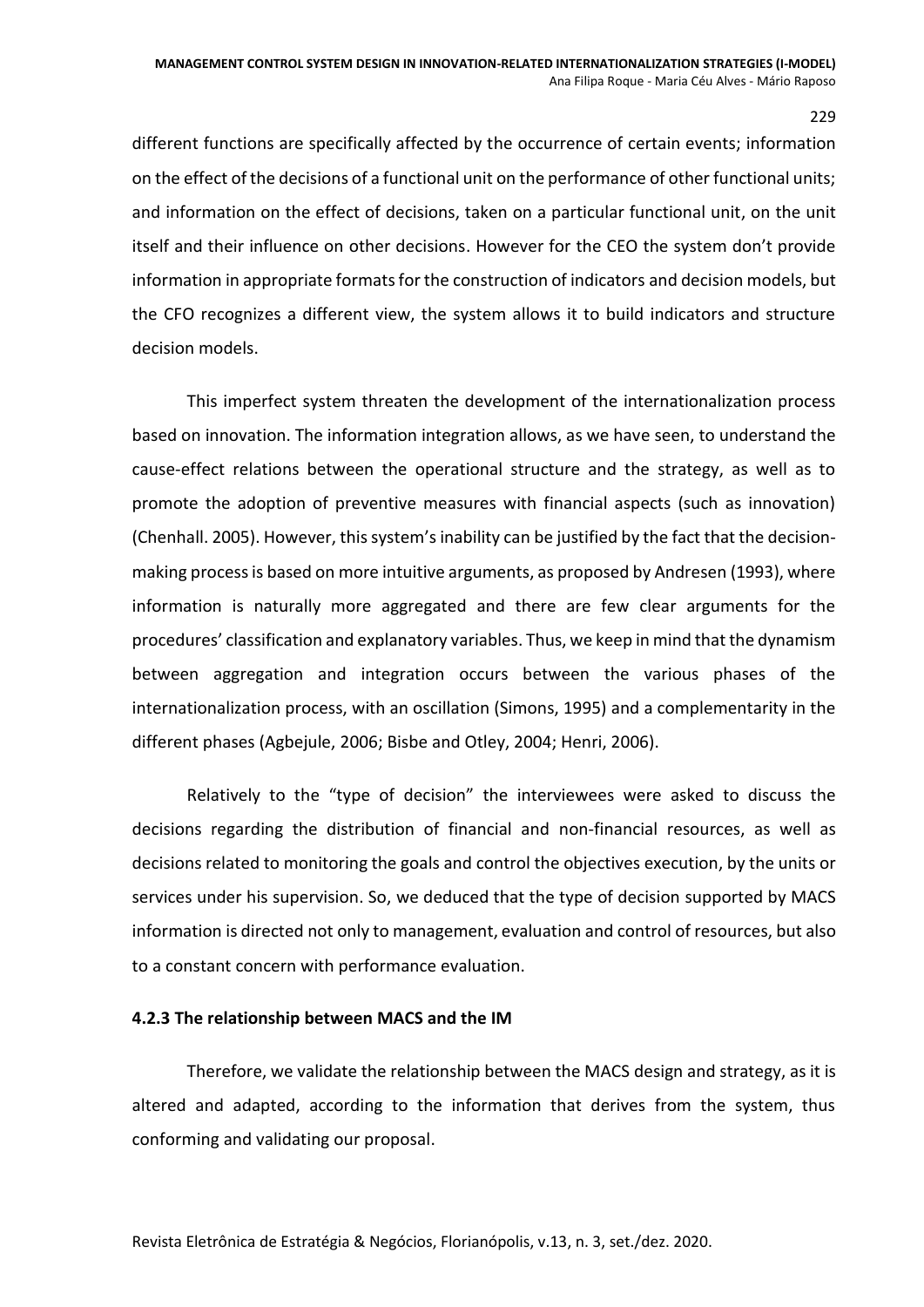230

We still asked the company's interviewees about changes in the MACS' structure, as the internationalization process was being developed, and we simultaneously asked him to identify those changes. The CEO stated that "… *the company has undergone changes at the Management Control level, namely changes that were fostered by the Quality Management certification process. Tasks and responsibilities were also simultaneously defined for each department and each job, all the information was centralized in management software that allows the regular data monitoring and control and we supported the collaborators' permanent training.*

*The internationalization, thus, fostered "the machine refinement".*

The CFO fundamentally highlights the responsibility delegated to each department, and the ability to get information daily from the system: *"Tasks have been defined to be executed specifically by each department, and each worker, and everything is controlled through a management software, available and accessible to all for daily monitoring."*

The system provides useful information to support decisions and define the strategy. It allows everyone to steer the management to investment, or vice versa. If the information's usefulness effectively allows it, it is because the information is integrated and available to all. Regarding the information's nature, the I-Model is based on the system, also according to the different stages of the process and its information needs.

The information that the system provides is, in our perspective, stimulated by the phase of the process that the company is going through. In the early stages, the information is simpler. As it develops, it tends to become more aggregated, allowing a large amount of information to be processed, in a given period of time (Bouwens and Abemethy, 2000) and, at the same time, being increasingly integrated (Chenhall, 2005), allowing a broader and more complete view of the coordination set and means between the different companies (Chia, 1995), according to the needs.

Regarding the type of decision, and according to the interviewees, the MACS supports both resource allocation decisions and performance evaluation decisions (Novas et al., 2017). We find that, as the internationalization process develops, it is important to obtain feedback to consolidate decisions regarding the distribution of financial and non-financial resources, as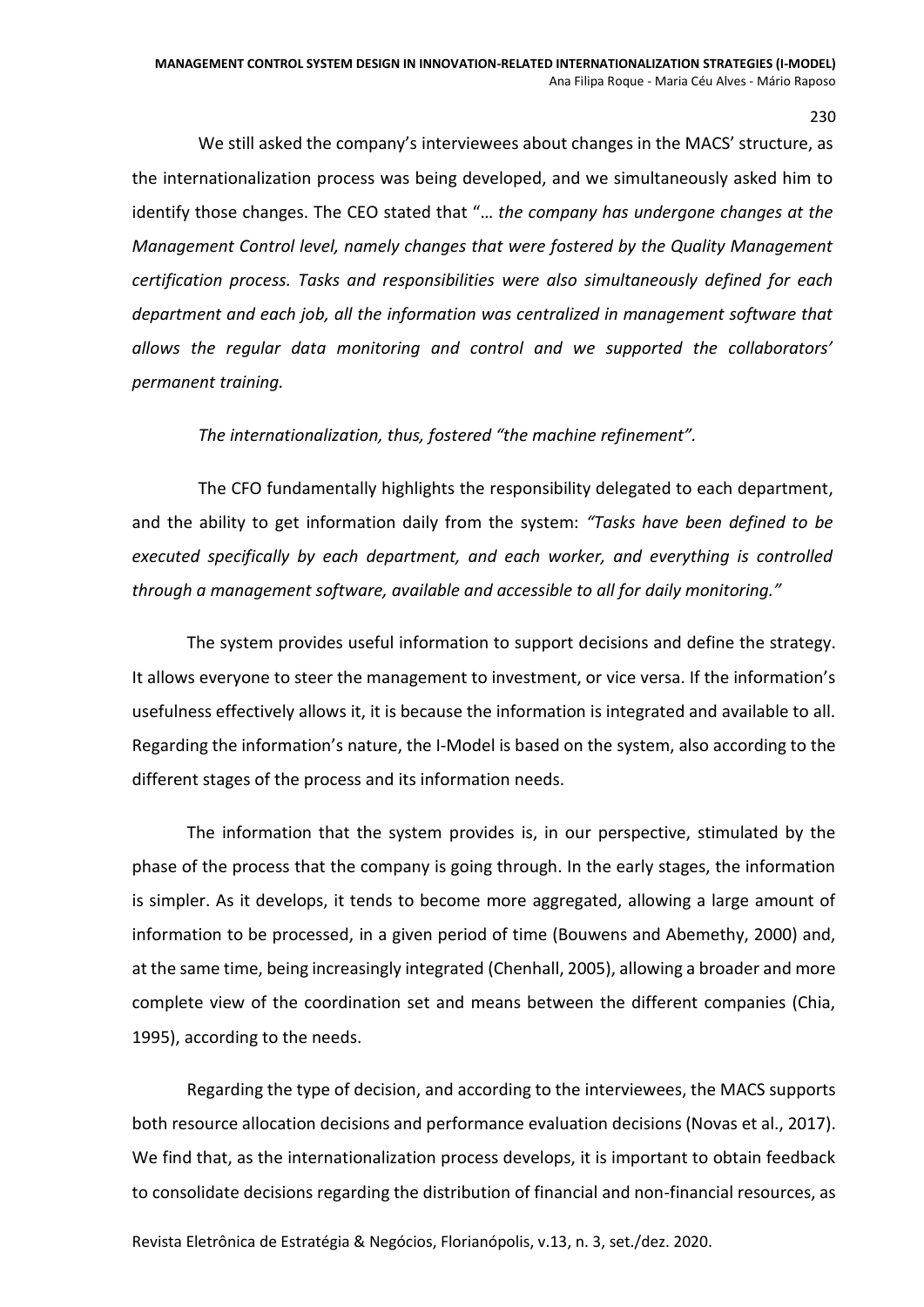well as to consolidate decisions related to the monitoring and control of the implementation goals and objectives by the units or services under supervision.

Therefore, the Procifisc's IM is supported by a MACS directed to resource allocation decisions, in the 3 phases of the I-Model, essentially to plan and coordinate the other companies' activities (Naranjo-Gil and Hartmann, 2006). However, the information is also directed towards performance evaluation decisions, whether being of monitoring or controlling objectives, or for the evaluation of both human resources and the organization's, fundamentally in the phases 2 and 3.

After establishing the relationship between the MACS design and the IM followed by the company, we conclude that there is a bilateral relationship. The MACS responds to the process' information deficiencies and conditions it, although it assists it in the decision-making process, and the system is progressively adjusted to the information needs of the model.

## **5 CONCLUSIONS, IMPLICATIONS AND LINES FOR FUTURE RESEARCH**

The IM followed by the company fit the models presented by Bilkey and Tesar (1977) and by Leonidou and Katsikeas (1996), which allows us to conclude that the adopted model is the I-Model.

In the relationship between the MACS and the IM, we conclude that Procifisc adapts its MACS' design as the internationalization process evolves. The MACS facilitates the internationalization strategy's implementation, which reveals that it contributes to the company's permanence and development in international markets.

In phase 1 of the IM, I-Model, the MACS was based on an aggregated way and with the purpose of assisting the decision-making process, essentially in the resources allocation management. This result is based on the fact that the system, at an early stage, does not have as many information reporting abilities because the need is simply little stimulated by the process. The dimensions of interaction, integration and support to performance evaluation decisions are only considered downstream, after phase 2 of the IM.

This study contribute to the knowledge on the fit between structure (MACS) and strategy (IM) and its effects on the company's MACS design.

Revista Eletrônica de Estratégia & Negócios, Florianópolis, v.13, n. 3, set./dez. 2020.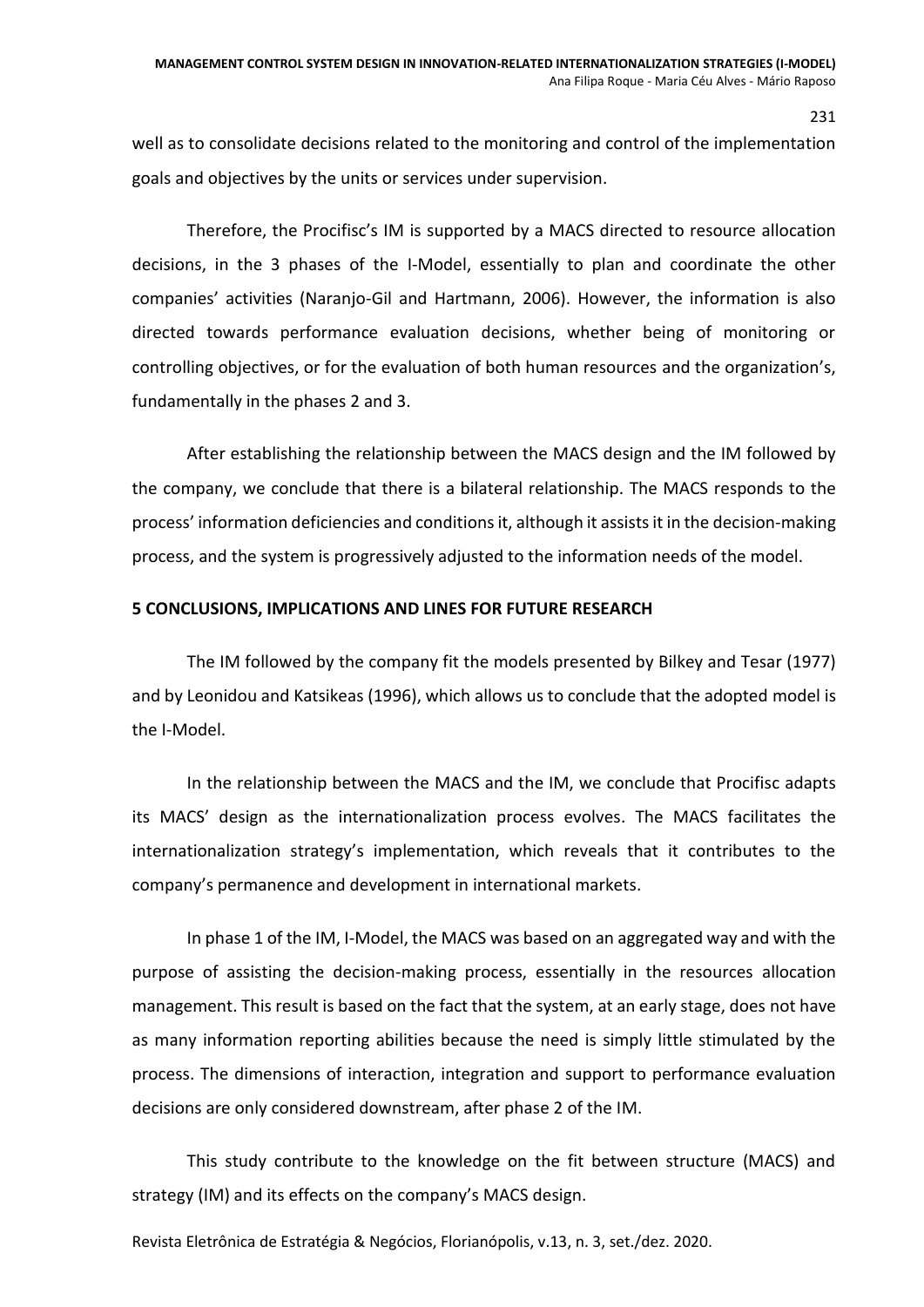Due to the fact that our data is limited to a single case study, we propose a replication of the study in other companies, to understand what IM is mostly adopted and what relationships are being established with the MACSs as the process unfolds.

Finally, in a more challenging way, we suggest to broaden this study's scope and replicate it through a quantitative approach to internationalized Portuguese companies, in order to analyze the relationship and effects between these companies' IM and their MACS.

# **Acknowledgements**

The authors would like to thank the funding obtained through the FCT - Foundation for Science and Technology under the project UID / GES / 04630/2019.

# **REFERENCES**

AGBEJULE, A. How task uncertainty and diagnostic use of MAS determine the relationship between interactive use of MAS and organizational performance. Presented in the AAA 2007 **Management Accounting Section** (MAS) Meeting, July, available in Social Science Research Network: [http://papers.ssrn.com,](http://papers.ssrn.com/) 2006.

AHRENS, T.; CHAPMAN, C. Accounting for flexibility and efficiency: a field study of management control systems in a restaurant chain. **Contemporary Accounting Research**, v. 21, n. 2, p. 271-301, 2004.

ANDERSEN, O. On the internationalization process of firms: A critical analysis. **Journal of International Business Studies**, v. 24, n.2, p. 209 – 228, 1993.

ARCHER, S.; OTLEY, D. Strategy, Structure, Planning and Control Systems and Performance Evaluation Rumenco Ltd. **Management Accounting Research,** v. 2, n.4, p. 263-303, 1991.

BALLVÉ, A. Creando conocimiento en las organizaciones con el Cuadro de Mando Integral y el Tablero de Control». **Revista Contabilidad y Dirección,** v. 3, n.1, p. 13-38, 2006.

BENITO, G.; WELCH, L. De-internationalization. **Management International Review**, v.37, n.2, p. 7–25, 1997.

BERLAND, N.; PONSSARD J.; SAULPIC O. Recurrent Attempts to Renovate Management Control Revisited through a Simon's Perspective, Cahier N.º 2005-02, École Polytechnique – **Centre National de la Recherche Scientifique**, 2006.

BILKEY, W.; TESAR, G. The export behavior of smaller sized Wisconsin manufacturing firms. **Journal of International Business Studies**, v. 8, n.1, p. 93-98, 1977.

BISBE, J.; OTLEY D. (2004). The effects of the interactive use of management control systems on product innovation. **Accounting, Organizations & Society**, v. 29, n.8, p. 709-737, 2004.

Revista Eletrônica de Estratégia & Negócios, Florianópolis, v.13, n. 3, set./dez. 2020.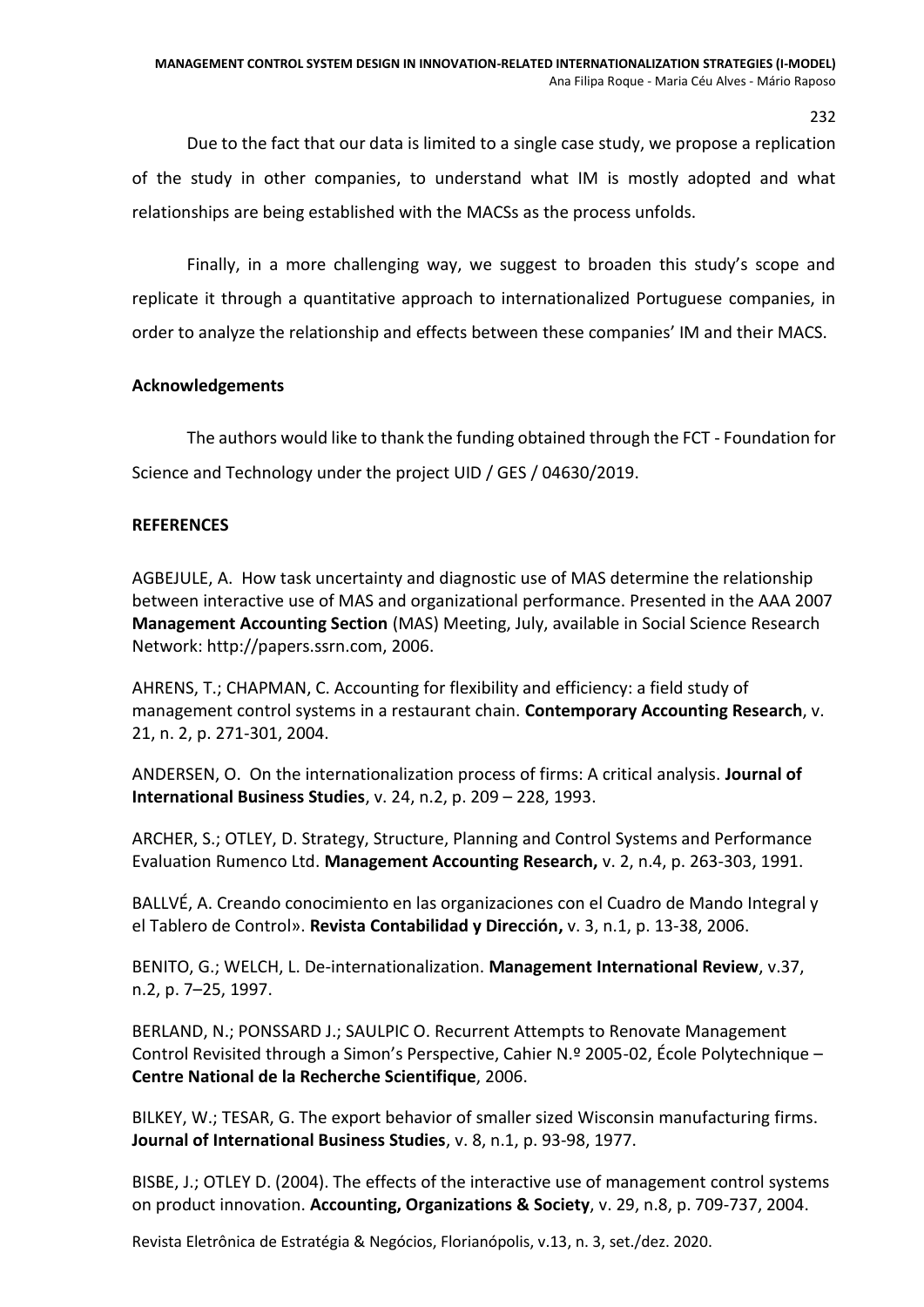BOUWENS, J.; ABERNETHY, M. The consequences of customization on management accounting system design. **Accounting, Organizations & Society,** v. 25, n.3, p. 221-241, 2000.

BURNS, J.; EZZAMEL, M.; SCAPENS, R.W. The Challenge of Management Accounting Change: **Behavioural and Cultural Aspects of Change Management.** London: CIMA, 2002.

CALOF, J.; BEAMISH, P. Adapting to Foreign Markets: Explaining Internationalization. **International Business Review**, v. 4, n.2, p. 115-131, 1995.

CARENZO, P.; BROCCARDO, L.; TRUANT E.; VOLA, P. Influence of Internationalization on Management Accounting Tools: evidences from Italian Firms. **Economia Aziendale Online**, v. 2, n.1, p. 157-173, 2011.

CAVUSGIL, S. Differences among exporting firms based on their degree of internationalization. **Journal of Business Research,** v. 12, n.99, p. 195-208, 1984.

CAVUSGIL, S. On the internationalization process of firms. **European Research**, v. 8, n.6, p. 273-281, 1980.

CHANDLER, A. **Strategy and structure: chapters in the history of the industrial enterprise**. Cambridge: M.I.T. Press, 1962.

CHELL, E. **Critical incident technique.** In C. Cassel & G. Symon (Eds.), Essential guide to qualitative methods in organizational research. London: Sage Publications Ltd, 2004.

CHENHALL, R. Management control systems design within its organizational context: findings from contingency-based research and directions for the future. **Accounting, Organizations and Society**, v. 28, n.1, p. 127–168, 2003.

CHENHALL, R. Integrative strategic performance measurement systems, strategic alignment of manufacturing, learning and strategic outcomes: an exploratory study. **Accounting, Organizations and Society,** v. 30, n.5, p. 395-422, 2005.

CHETTY, S.; CAMPBELL-HUNT, C. Paths to internationalization among Small to médium sized firms- A global versus regional approach. **European Journal of Marketing,** v. 37, n.5/6, p. 796-810, 2003.

CHIA, Y. Decentralization, Management Accounting System (MAS) Information Characteristics and Their Interaction Effects on Managerial Performance: A Singapore Study. **Journal of Business Finance & Accounting,** v. 22, n.6, p. 811-830, 1995.

CHILD, J.; HSIEH, L. Decision mode, information and network attachment in the internationalization of SMEs: A configurational and contingency analysis. **Journal of World Business**, v. 49, n.4, p. 598–610, 2014.

CRICK, D. An investigation into the targeting of UK export assistance. **European Journal of Marketing,** v. 29, n.8, p.76-94, 1995.

CUNHA, M.; VERHALLEN, T.M. Organizational innovation: An overview of topics, models and research directions. **Comportamento Organizacional e Gestão,** v. 4, n.2, p. 5-33, 1998.

Revista Eletrônica de Estratégia & Negócios, Florianópolis, v.13, n. 3, set./dez. 2020.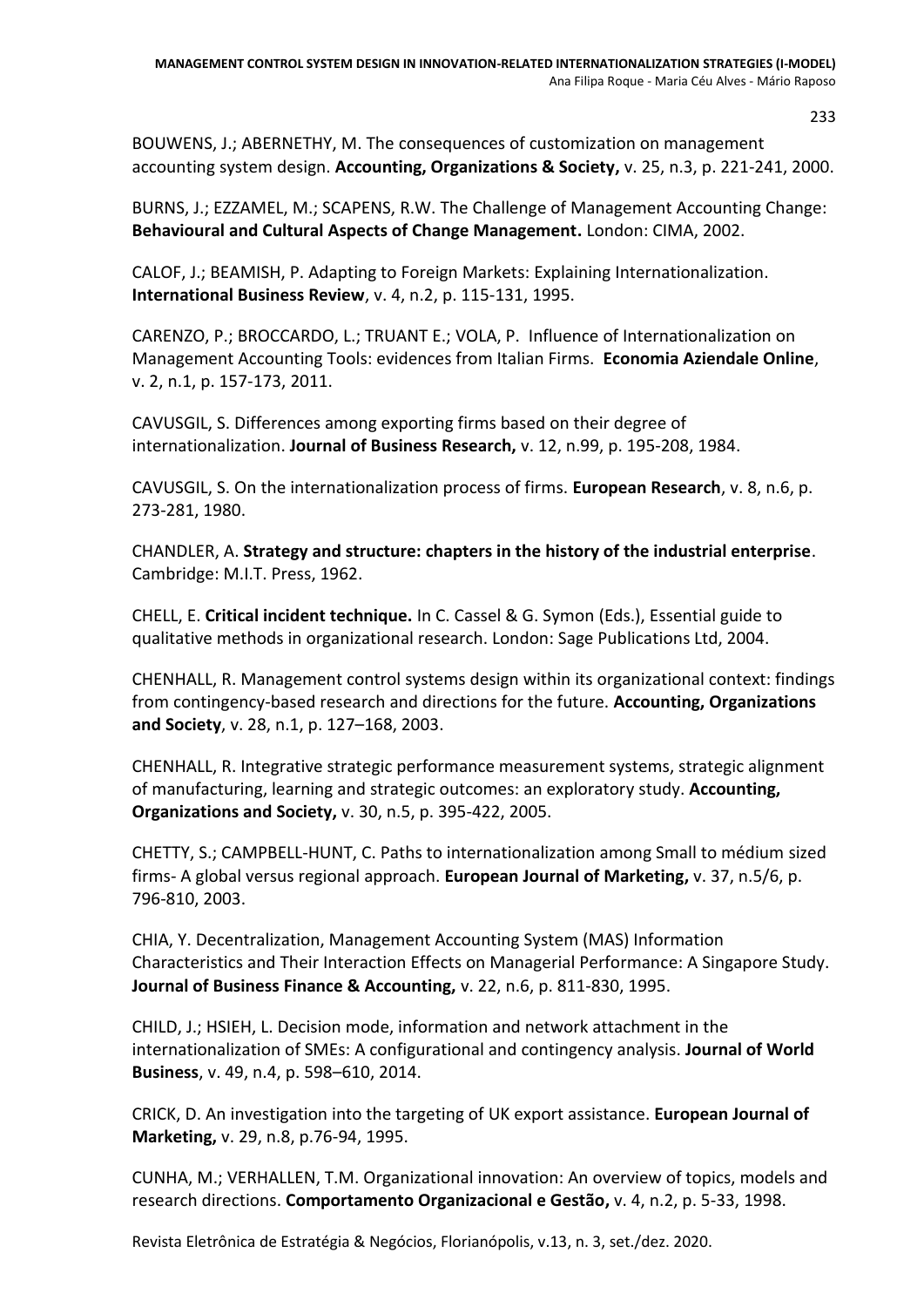CZINKOTA, M. **Export Management**. New York: Praeger Publishers, 1982.

FLANAGAN, J. C. The critical incident technique. **Psychological bulletin**, v. 51, n.4, p. 327- 358, 1954.

FRANCISCO, L.; ALVES, M. Accounting Information and Performance Measurement in a Nonprofit Organization, in Antonio Davila, Marc J. Epstein, Jean-François Manzoni (ed.) Performance Measurement and Management Control: Global Issues (Studies in Managerial and Financial Accounting, Volume 25) **Emerald Group Publishing Limited**, p.465 – 487, 2012.

GOMES, J.; SALAS, J. **Controle de Gestão:** Uma Abordagem Contextual e Organizacional (3rd ed.). São Paulo: Atlas, 2001.

HALDMA T.; LÄÄTS, K. Contingencies influencing the management accounting practices of Estonian manufacturing companies. **Management Accounting Research**, v. 13, n.1, p. 379- 400, 2002.

HARTMANN, F.; VAASSEN E. The Changing Role of Management Accounting and Control Systems. In BHIMANI, Alnoor (ed.), **Management Accounting in the Digital Economy**, Oxford University Press, Oxford, p. 112-132, 2003.

HAY, A. I don't know what I am doing!. Surfacing struggles of managerial identity work. **Management Learning**, v. 45, n. 5, p. 509-524. doi:10.1177/1350507613483421, 2014.

HENRI, J. Management control systems and strategy: a resource-based perspective. **Accounting, Organizations and Society**, v. 31 n.6, p. 529–558, 2006.

HETTLAGE, R.; STEINLIN, M. The critical incident technique in knowledge managementrelated contexts. Ingenious Peoples Knowledge, 2006.

KAFOUROS, M.; BUCKLEY, P.; SHARP, J.; WANG, C. The role of internationalization in explaining innovation performance. **Technovation**, v. 28, n.1-2, p. 63-74, 2008.

LEONIDOU L.; KATSIKEAS C. The export development process: An integrative review of empirical models. **Journal of International Business Studies,** v. 27, n. 3, p. 517–551, 1996.

LU, J.; BEAMISH, P. International diversification and firm performance: the S-curve Hypothesis. **Academy of Management Journal,** v. 47 n.4, p. 598-609, 2005.

MAJOR, M.; PINTO, J.; VICENTE, C. Estudo da Mudança nas Práticas de Controlo de Gestão em Portugal. **Portuguese Journal of Accounting and Management, Revista Cientifica da Ordem dos Técnicos Oficiais de Contas**, v. 10, n.1, p. 9-42, 2010.

NARANJO-GIL, D.; ÁLVAREZ-DARDET C. El uso del sistema contable de gestión en la implantación de la estrategia: Análisis del ajuste contingente. **Revista Española de Financiación y Contabilidad**, v. 35, n.128, p. 157-179, 2006.

NARANJO-GIL, D.; HARTMANN F. Management Accounting Systems, top management team heterogeneity and strategic change. **Accounting, Organizations and Society,** v. 32, n. 7/8, p. 735-756, 2007.

Revista Eletrônica de Estratégia & Negócios, Florianópolis, v.13, n. 3, set./dez. 2020.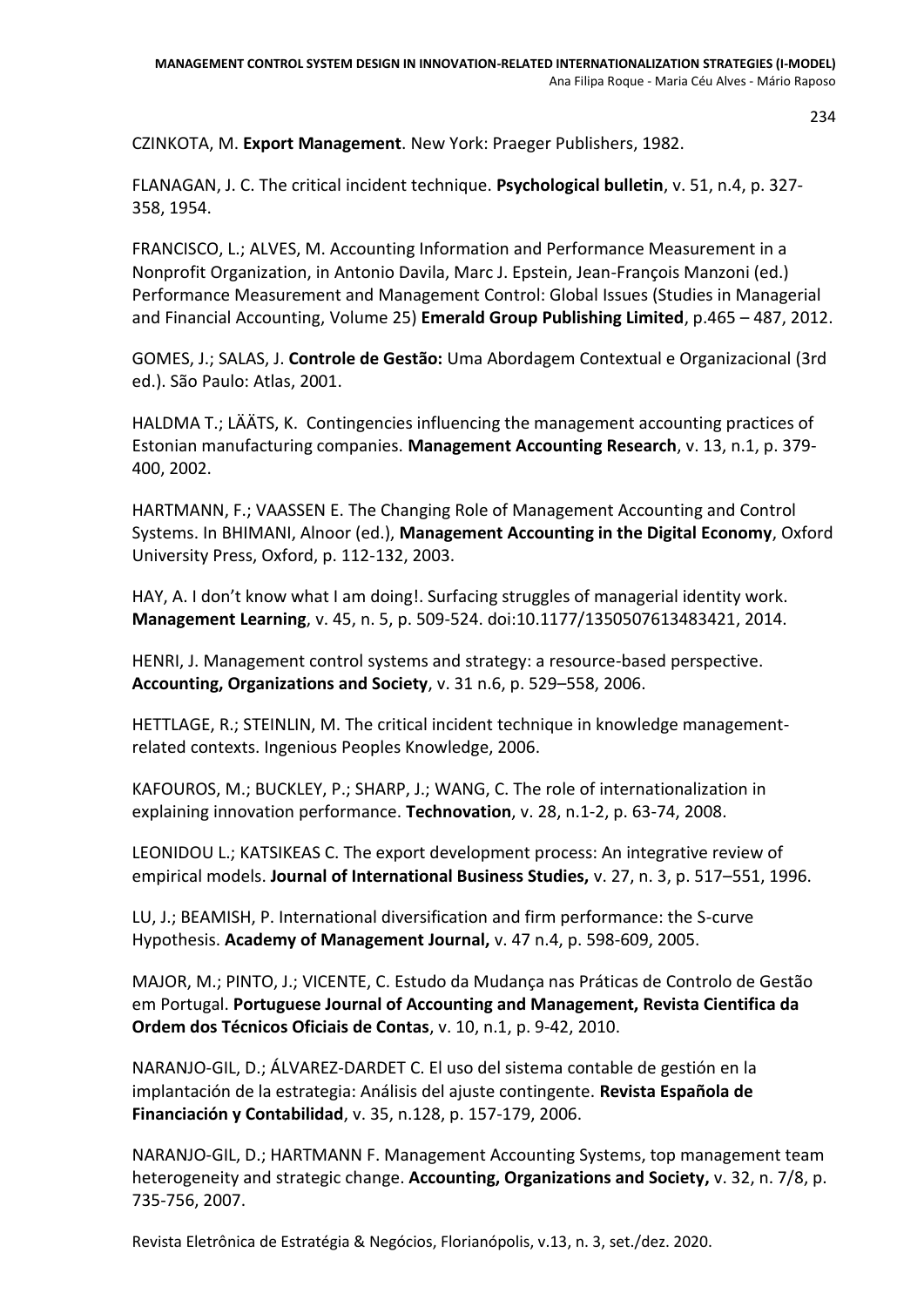235

NARANJO-GIL, D.; HARTMANN, F. (2006). How Top Management Teams Use Management Accounting Systems to Implement Strategy. **Journal of Management Accounting Research**, v. 18, n.1, p. 21-53, 2006.

NOVAS, J.; ALVES, M.; SOUSA, A. The role of management accounting systems in the development of intellectual capital. **Journal of Intellectual Capital**, v. 18, n. 2, p. 286 – 315, 2017.

OTLEY, D. The contingency theory of management accounting: achievement and progress. **Accounting Organizations and Society,** v. 5, n.4, p. 413-428, 1980.

Reid S.D. The decision maker and export entry and expansion. **Journal of International Business Studies**, v.12, n.2, p. 101-112, 1981.

REUBER, A.; FISCHER, E. The Influence of the Management Team's International Experience on the International Behaviors of SMEs. **Journal of International Business Studies,** v. 28, n. 4, p. 807-825, 1997.

ROGERS, E. **Diffusion of Innovations**. New York: Free Pres, 1962.

ROQUE, A.; ALVES, M.; RAPOSO, M. Internationalisation strategy: Main models and approaches. Proceedings of the 32nd **International Business Information Management Association Conference**, IBIMA 2018 - Vision 2020: Sustainable Economic Development and Application of Innovation Management from Regional expansion to Global Growth, 15-16 November 2018, Seville, Spain, 2018a).

ROQUE, A.; ALVES, M.; RAPOSO, M. Management accounting and control systems and strategy: A theoretical framework for future researches. Proceedings of the 32nd International Business Information Management Association Conference, IBIMA 2018 - Vision 2020: Sustainable Economic Development and Application of Innovation Management from Regional expansion to Global Growth, 15-16 November 2018, Seville, Spain, 2018 $_b$ ).

ROQUE, A.; ALVES M.; RAPOSO M. Internationalization Strategies Revisited: Main Models and Approaches. **IBIMA Business Review,** (2019), Article ID 681383, 2019a.

ROQUE, A.; ALVES M.; RAPOSO M. The Use of Management Accounting and Control Systems in the Internationalization Strategy: A Process Approach. **IBIMA Business Review**, (2019), Article ID 437064, 2019<sub>b</sub>.

ROQUE, A.; ALVES, M.; RAPOSO, M. Control de Gestión en las Empresas Born-Global: un estudio de caso. **Estudios Gerenciales,** v. 36, n. 154, p. 3-14, 2020.

RUZZIER M.; HISRICH R.; ANTONCIC B. SME internationalization research: past, present, and future. **Journal of Small Business and Enterprise Development**, v.13, n.4, p. 476-497, 2006.

SAPIENZA, H.; AUTIO, E.; GEORGE, G.; ZAHRA, S. A capability perspective on the effects of early internationalization on firm survival and growth. **Academy of Management Review**, v. 31, n. 1, p. 914–933, 2006.